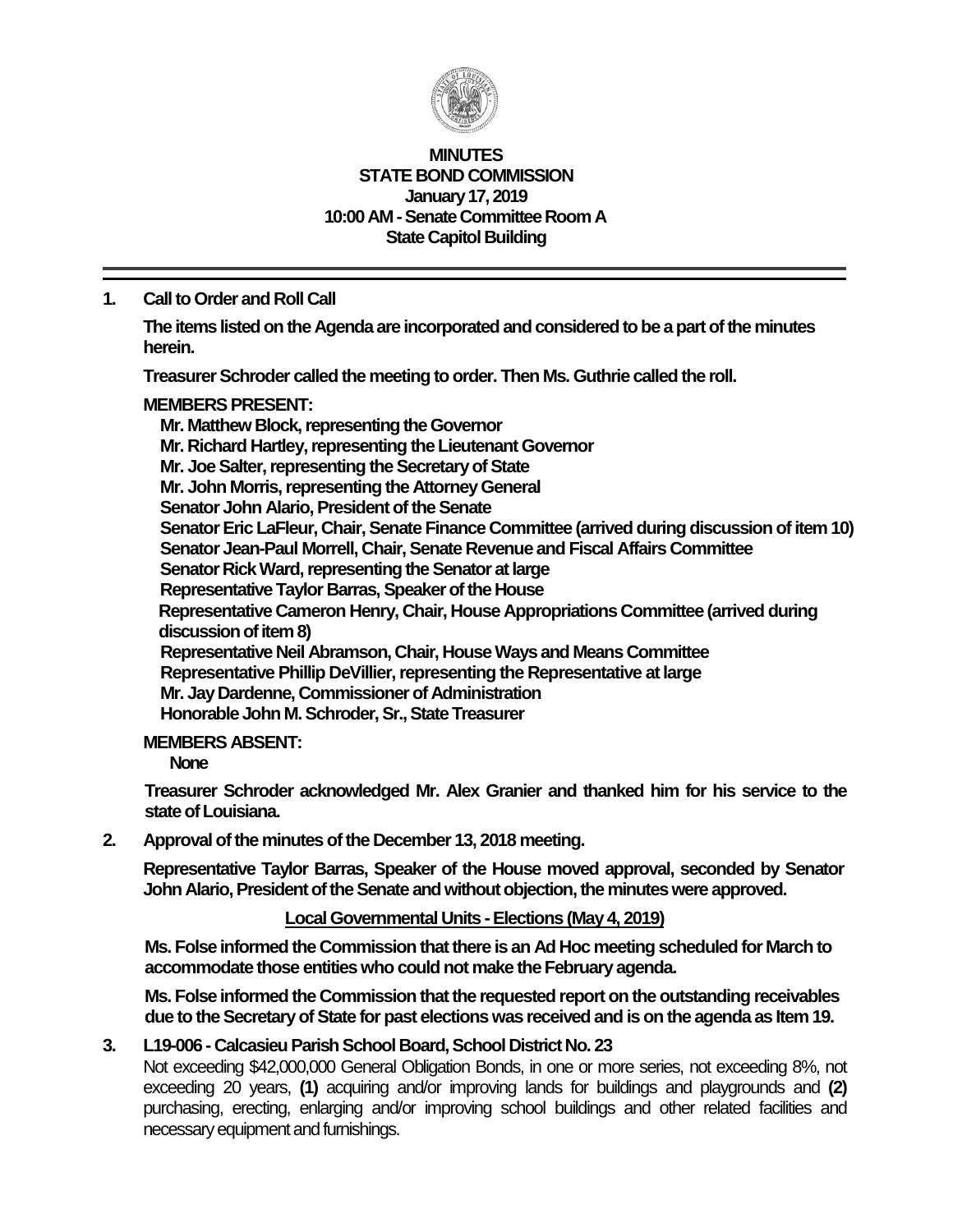**Ms. Folse provided a synopsis. Representative Taylor Barras, Speaker of the House moved approval, seconded by Senator John Alario, President of the Senate and without objection, the item was approved.**

### **4. L19-004 - Orleans Parish, City of New Orleans**

6.31 mills tax, 20 years, 2021-2040, allocated pro-rata as follows: **(a)** 1.95 mills to New Orleans Recreation Development Commission, **(b)** 1.80 mills to New Orleans Department of Parks and Parkways, **(c)** 0.61 mills to City Park Improvement Association and **( d)** 1.95 mills to Audubon Commission, **(1)** dedicated first to payment of debt service obligations secured by prior taxes, then to improving park safety and accessibility, **(3)** capturing storm water to reduce flooding, **(4)** repairing and upgrading playgrounds and recreation centers, **(5)** conserving natural areas, **(6)** constructing, improving, maintaining and operating parks, recreational and wildlife conservation facilities, and **(7)** subject to requirements in City Ordinance 32,501.

**Ms. Folse provided a synopsis. Senator Jean-Paul Morrell, Chair, Senate Revenue and Fiscal Committee moved approval, seconded by Representative Taylor Barras, Speaker of the House and without objection, the item was approved.**

**Local Political Subdivisions -Loans**

## **5. L19-002 -St. Helena Parish Police Jury, Road District No. 1**

Not exceeding \$504,000 Limited Tax Certificates of Indebtedness, Series 2019, not exceeding 4.5%, mature no later than March 1, 2028, constructing, improving and keeping in repair public roads, highways and bridges.

**Ms. Folse provided a synopsis. Representative Taylor Barras, Speaker of the House moved approval, seconded by Senator John Alario, President of the Senate and without objection, the item was approved.**

### **Local Political Subdivisions - Bonds -Final Approval**

## **6. L19-007 - Lafayette Parish, City of Lafayette**

Not exceeding \$30,000,000 Public Improvement Sales Tax Bonds, in one or more series, not exceeding 5%, not exceeding 25 years, **(1)** purchasing, constructing, acquiring, extending and/or improving public works or capital improvements and **(2)** establishing a reserve.

**Ms. Folse provided a synopsis. Representative Taylor Barras, Speaker of the House moved approval, seconded by Senator John Alario, President of the Senate and without objection, the item was approved.**

## **7. L19-009 - Lafayette Parish, City of Lafayette, Lafayette Public Utilities Authority**

Not exceeding \$70,000,000 Utilities Revenue Bonds, not exceeding 6%, not exceeding 30 years, **(1)** constructing and acquiring improvements and extensions to the utilities system, including necessary equipment and furnishings and **(2)**funding a reserve.

**Ms. Folse provided a synopsis. Representative Taylor Barras, Speaker of the House moved approval, seconded by Senator John Alario, President of the Senate and without objection, the item was approved.**

### **8. L18-447 -St. Landry Parish, Town of Melville**

**(1)** Not exceeding \$1,166,000 Water Revenue Bonds, not exceeding 2.375%, not exceeding 40 years, **(a)** constructing and acquiring improvements, extensions and replacements to the waterworks system, including appurtenant equipment, fixtures and accessories and **(b)** refunding/prepaying debt issued for emergency repairs; **(2)** Not exceeding \$1,166,000 Bond Anticipation Notes, not exceeding 4.5%, not exceeding 1 year, **(a)**interim financing and **(b)**refunding/prepaying debt issued for emergency repairs.

**Ms. Folse provided a synopsis. Representative Taylor Barras, Speaker of the House moved approval, seconded by Senator John Alario, President of the Senate and without objection, the item was approved.**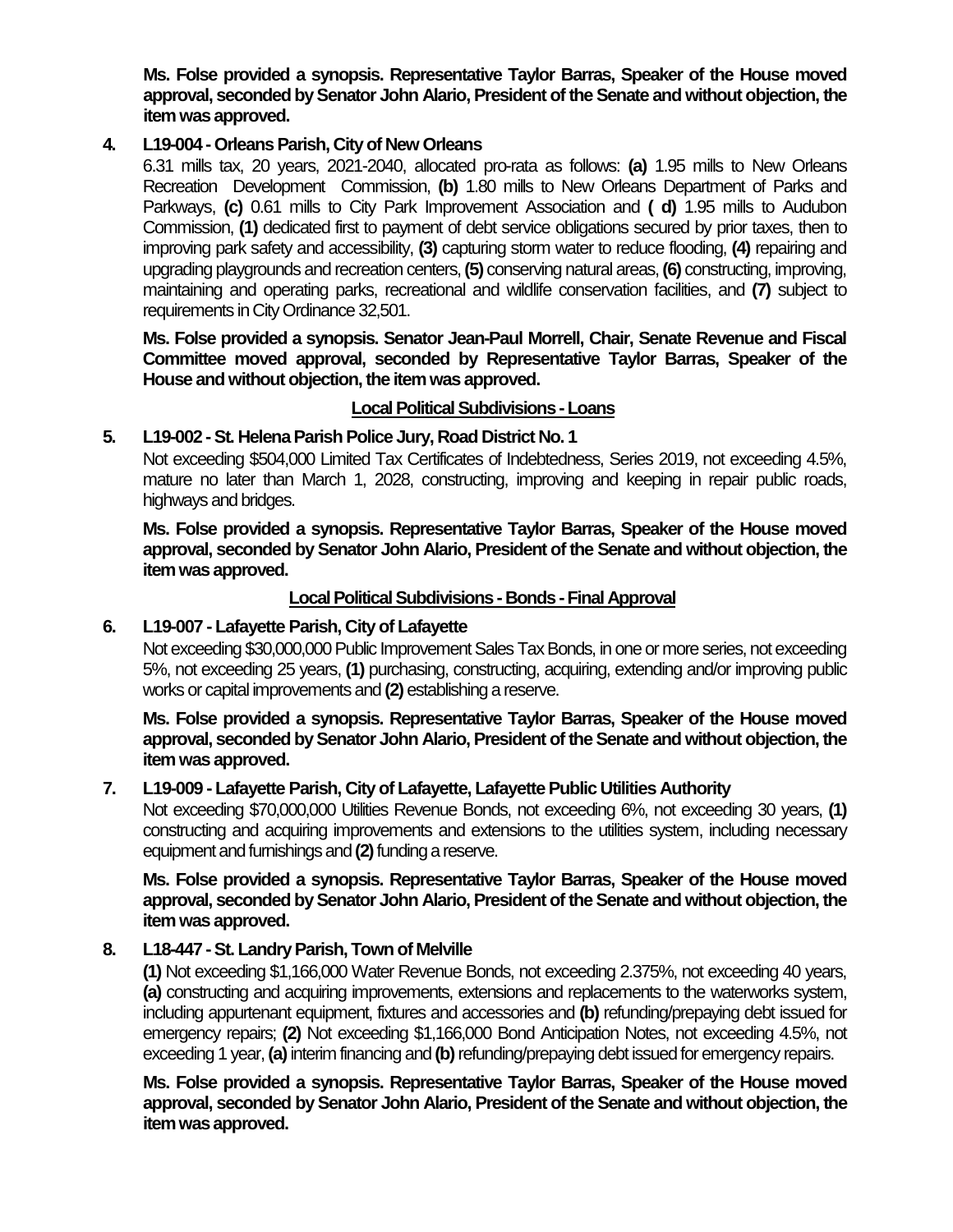## **9. L19-005 -Washington Parish, Hospital Service District No. 1**

Not exceeding \$1,200,000 Excess Revenue Bonds, not exceeding 6%, mature no later than March 1, 2037, renovating and improving facilities of the Riverside Medical Center.

**Ms. Folse provided a synopsis. Representative Taylor Barras, Speaker of the House moved for conditional approval contingent upon verification of the certified resolution adopted by the Parish Council authorizing the incurrence of the debt, which was adopted on January 14, 2019. The motion was seconded by Senator John Alario, President of the Senate, and without objection, the item was conditionally approved.**

## **State Agencies, Boards and Commissions**

### **10. S19-002 -Louisiana Housing Corporation**

Not exceeding \$57,000,000 Single Family Mortgage Revenue and Refunding Bonds, in one or more series or sub-series, not exceeding 8%, not exceeding 40 years, **(1)** approximately \$50,000,000 Revenue Bonds (Volume Cap), financing mortgage loans for first-time home buyers; **(2)** approximately \$7,000,000 Refunding Bonds, refunding all or a portion of Single Family Mortgage Revenue Bonds, Series 2009A.

**Ms. Folse provided a synopsis. Additional information was provided by Wayne Neveu, Bond Counsel, Foley & Judell, LLP. After further discussion, Representative Taylor Barras, Speaker of the House moved approval, seconded by Senator John Alario, President of the Senate and without objection, the item was approved.**

### **Political Subdivisions - Bonds**

## 11. S19-003 - Louisiana Community Development Authority (Vermilion Parish, Louisiana GOMESA **Project)**

Not exceeding \$10,500,000 Revenue Bonds, Series 2019, in one or more series, taxable or tax-exempt, not exceeding 7%, not exceeding 20 years, **(1)** additions, acquisitions, repairs and/or expansions needed for coastal restoration, protection and other activities and endeavors permitted under the provisions of GOMESA and **(2)** paying costs of any premium for a debt service reserve fund surety policy and any bond insurance policy, if any.

**Ms. Folse provided a synopsis. Additional information was provided by L. Gordon King, Partner, Government Consultants, Inc. After further discussion, Representative Taylor Barras, Speaker of the House moved approval, seconded by Senator John Alario, President of the Senate and without objection, the item was approved.**

### **Public Trust - Final Approval**

**12. S19-001 - Louisiana Public Facilities Authority (Lafayette General Health System, Inc. Project)** Not exceeding \$155,000,000 Revenue and Refunding Bonds, in one or more series or subseries, taxable or tax-exempt, not exceeding 8% fixed and/or 15% variable rate (convertible to other rates), not exceeding 40 years, **(1)** approximately \$25,000,000 Revenue Bonds, acquiring, constructing, equipping, furnishing, installing and renovating of capital projects, including but not limited to, Lafayette General Medical Center and the acquisition of the remaining ownership interest in, and the renovation and equipping of, an existing 10-bed surgical hospital, **(2)** approximately \$130,000,000 Refunding Bonds, refunding all or a portion of LPFA Hospital Revenue and Refunding Bonds, Series 2010 and Hospital Revenue Bonds, Series 2012B and **(3)**funding a reserve fund, if necessary.

**Ms. Folse provided a synopsis. Representative Taylor Barras, Speaker of the House moved approval, seconded by Senator John Alario, President of the Senate and without objection, the item was approved.**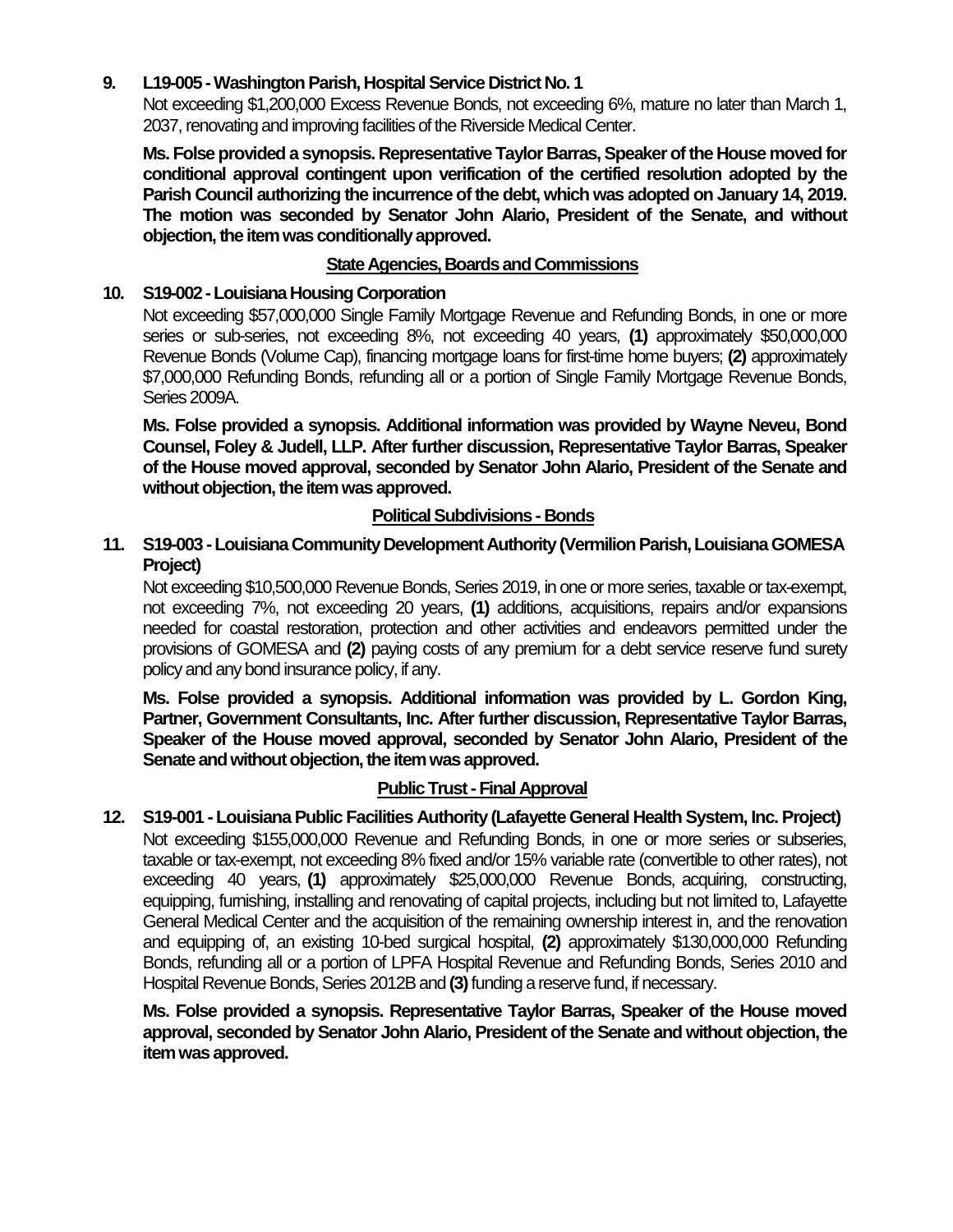### **Ratifications and or Amendments to Prior Approvals**

### **Ms. Folse provided a synopsis on Items 14 through 16, excluding item 13.**

#### **13. L17-053A - Lafayette Parish, City of Lafayette**

Amendment of a prior approval granted on February 16, 2017, to reflect change in cost of issuance and professionals.

**Ms. Folse provided a synopsis. Treasurer Schroder advised Senator Eric LaFleur, Chair, Senate Finance Committee requested to be recused from this item. Representative Taylor Barras, Speaker of the House moved approval, seconded by Senator John Alario, President of the Senate and without objection, the item was approved.**

### **14. L18-238A - Caddo Parish, Town of Oil City (LDH Program)**

Amendment of a prior approval granted on August 16, 2018, to reflect change in cost of issuance and professionals.

**Representative Taylor Barras, Speaker of the House moved approval, seconded by Senator John Alario, President of the Senate and without objection, the item was approved.**

## **15. L18-410A -Winn Parish, Village of Calvin (DEQ Project)**

Amendment of a prior approval granted on November 15, 2018, to reflect change in cost of issuance.

**Representative Taylor Barras, Speaker of the House moved approval, seconded by Senator John Alario, President of the Senate and without objection, the item was approved.**

#### **16. S18-005A - Louisiana Public Facilities Authority (Millennium Housing, LLC Student Housing and Auxiliary Facilities Project)**

Amendment of a prior approval granted on June 21, 2018, to reflect change in cost of issuance and professionals.

**Representative Taylor Barras, Speaker of the House moved approval, seconded by Senator John Alario, President of the Senate and without objection, the item was approved.**

### **State of Louisiana**

**17. S18-010F -State of Louisiana (GARVEE)** Status Update.

**Ms. Folse gave a brief update on State of Louisiana (GARVEE).**

### **18. S19-004 -State of Louisiana (General Obligation Bonds)**

Consideration of a resolution creating and establishing an issue of not exceeding \$363,140,000 General Obligation Bonds, funding lines of credit related to capital outlay projects as listed in the attached exhibit; authorizing the issuance and sale; and providing for other matters.

**Ms. Folse provided a synopsis. Additional information was provided by Mark A. Moses, Director, Office of Facility Planning & Control. After a brief discussion, Representative Taylor Barras, Speaker of the House moved approval of the resolution, seconded by Senator John Alario, President of the Senate and without objection, the resolutionwas adopted.**

#### **Other Business**

**19. Secretary of State Election Receivables**

Outstanding receivables report for past elections.

**Treasurer Schroder reiterated that the requested information had been received from the Secretary of State's office.**